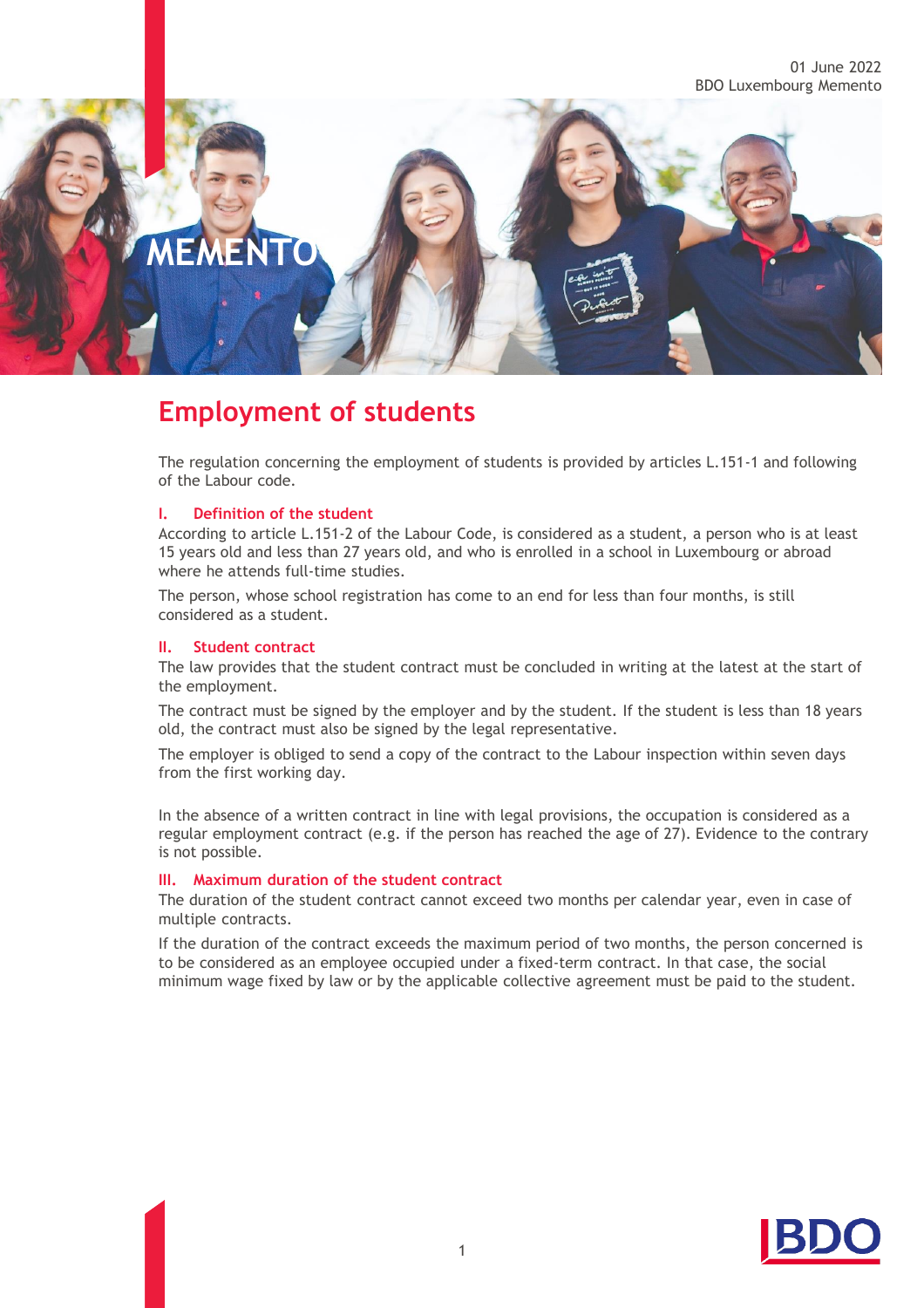

#### **IV. Remuneration**

The employer who hires a student under the conditions of article L. 151-1 and following of the Labour Code has to pay a salary that varies with the age of the student and that must be equal to at least eighty percent of the social minimum wage for non-qualified employees.

Considering the current social minimum wage of  $\epsilon$ 2,313.38 at cost of living index 877.01, the minimum remuneration is as follows:

| Age            | Monthly gross amount | Hourly gross amount |
|----------------|----------------------|---------------------|
| 18 to 27 years | €1,850.70            | €10.6977            |
| 17 to 18 years | €1,480.56            | €8.5582             |
| 15 to 17 years | €1,388.03            | €8.0233             |

In addition the remuneration of students is capped to a maximum hourly rate of €14.00. If this hourly wage is exceeded, the remuneration, which is normally tax exempt, becomes fully taxable.

Only hours effectively performed by the student are to be paid by the employer. The student is not entitled to holidays. In case of absence due to illness, the employer is not obliged to pay the salary.

#### **V. Social security and tax regime**

The students are not affiliated to health and old age insurance. Therefore no social security contributions are due for these risks.

However, the student has to be registered with the accident insurance. The contributions will be calculated on the social minimum wage for non-qualified workers. For that reason, the employer must register the student with the social security administration (Centre Commun de la sécurité sociale) through an entry declaration specifying that it is a student contract.

Under the condition that the maximum salary is respected, the remuneration paid to the student occupied under the conditions of article L.151-1 and following of the Labour Code is tax exempt.

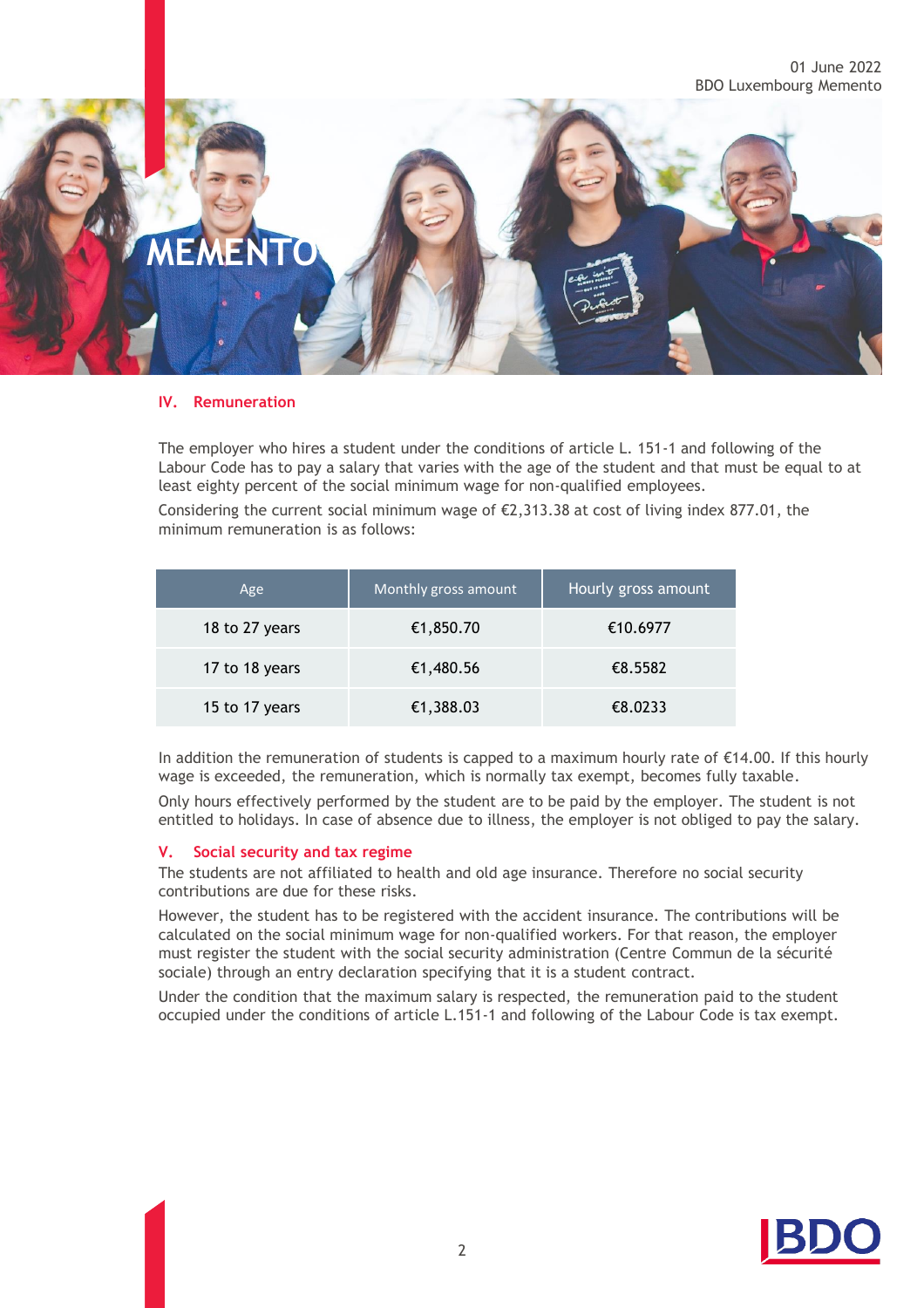## **MEMENTO**

#### **VI. Working conditions**

All the legal and conventional provisions concerning the working conditions and the protection of employees are applicable to the occupation of students, except the legal provisions concerning:

- $\blacktriangleright$  legal holidays (the provisions concerning extraordinary leave are applicable),
- $\blacktriangleright$  the interdiction to work during Sundays and public holidays.

#### **VII. Practical aspects**

The following steps must be followed in the case of employment of students:

- A copy of the student contract must be sent to the Labour inspection,
- $\blacktriangleright$  The student must be registered with the accident insurance. An entry declaration must be submitted specifying that it is a student contract.
- At the end of the tax year the employer must send a statement to the tax authorities reporting the identity of the students occupied during the year, their social security number or date of birth, the beginning and end dates of contracts and the amount of the remunerations. In case of control by the tax authorities the employer must be able to provide a recent schooling certificate.

NB : students are exempt from a medical examination at the start of the employment.